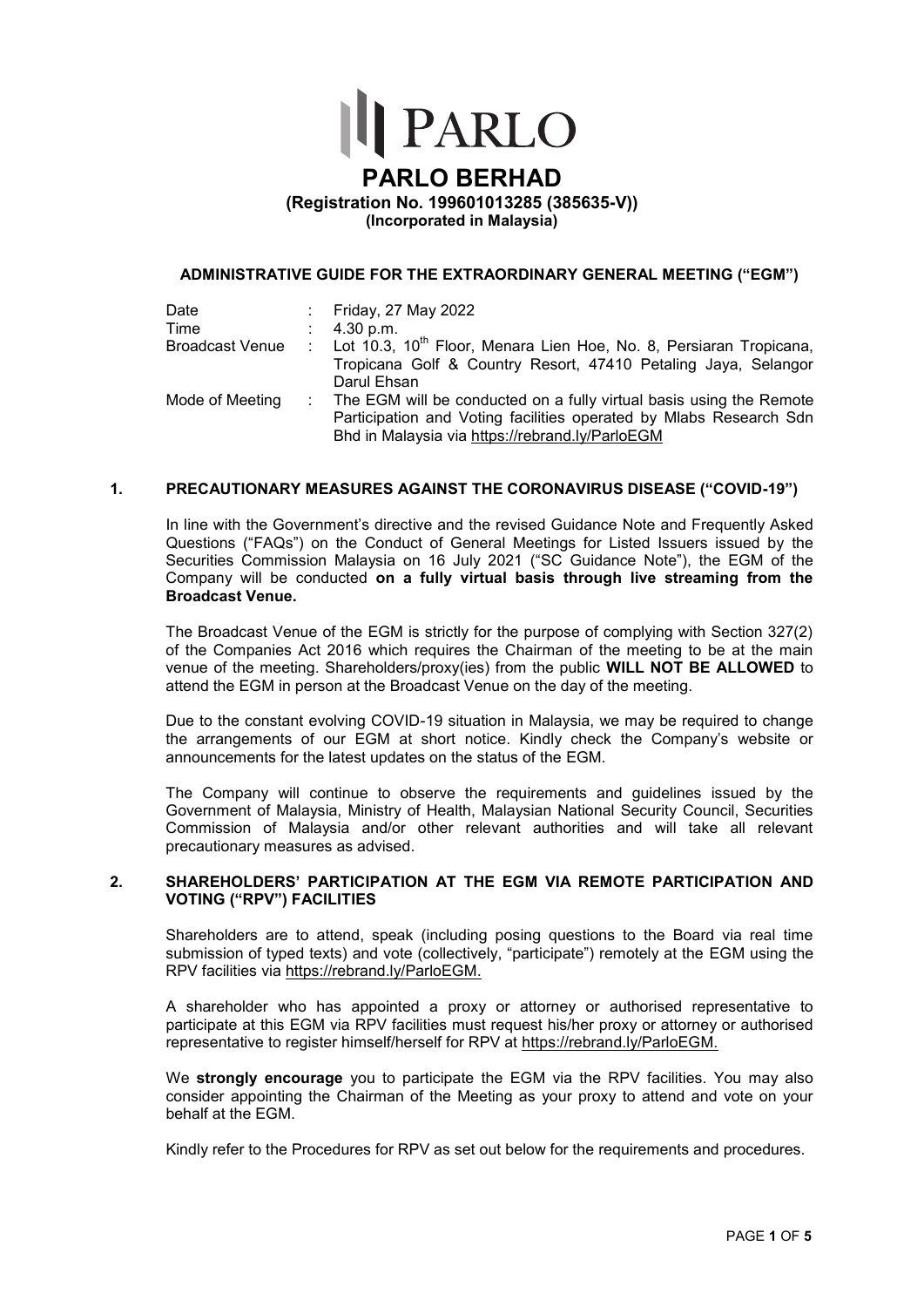# **3. PROCEDURES FOR RPV**  $\blacksquare$

Please read and follow the requirements and procedures below to engage in remote participation through live streaming and online remote voting at the EGM using the RPV facilities: - Please rea **Procedure Action**

| <b>Procedure</b>                                                                  | <b>Action</b>                                                                                                                                                                                                                                                                                                                                                                                                                                                                                                                                                                                                                                                                                                                                                                                                                                                                                                                                                                                                                                                                                                                                                                                                                                                                                                                                                                                                                                                                                                                                                                                                                                                                                                                                                                                   |  |  |  |  |  |  |  |
|-----------------------------------------------------------------------------------|-------------------------------------------------------------------------------------------------------------------------------------------------------------------------------------------------------------------------------------------------------------------------------------------------------------------------------------------------------------------------------------------------------------------------------------------------------------------------------------------------------------------------------------------------------------------------------------------------------------------------------------------------------------------------------------------------------------------------------------------------------------------------------------------------------------------------------------------------------------------------------------------------------------------------------------------------------------------------------------------------------------------------------------------------------------------------------------------------------------------------------------------------------------------------------------------------------------------------------------------------------------------------------------------------------------------------------------------------------------------------------------------------------------------------------------------------------------------------------------------------------------------------------------------------------------------------------------------------------------------------------------------------------------------------------------------------------------------------------------------------------------------------------------------------|--|--|--|--|--|--|--|
| <b>BEFORE THE EGM DAY</b>                                                         |                                                                                                                                                                                                                                                                                                                                                                                                                                                                                                                                                                                                                                                                                                                                                                                                                                                                                                                                                                                                                                                                                                                                                                                                                                                                                                                                                                                                                                                                                                                                                                                                                                                                                                                                                                                                 |  |  |  |  |  |  |  |
| (a)<br>Register<br>as<br>participant in the Virtual<br><b>EGM</b>                 | Using<br>the<br>website<br>your<br>computer,<br>access<br>to<br>at<br>а<br>$\bullet$<br>https://rebrand.ly/ParloEGM. Click on the REGISTER link to<br>register as a participant for the EGM.<br>If you are using mobile devices, you can also scan the QR code<br>$\bullet$<br>provided on the left to access the registration page. Click<br><b>REGISTER</b> and enter your email, followed by <b>NEXT</b> to fill in<br>your details to register for the EGM.<br>Upon submission of your registration, you will receive an email<br>notifying you that your registration has been received and is<br>pending verification.<br>The event is powered by Cisco Webex. You are recommended<br>to download and install Cisco Webex Meetings (available for<br>PC, Mac, Android, and iOS).                                                                                                                                                                                                                                                                                                                                                                                                                                                                                                                                                                                                                                                                                                                                                                                                                                                                                                                                                                                                          |  |  |  |  |  |  |  |
| (b)<br>Submit<br>online<br>your<br>registration<br>participate<br>the<br>remotely | Registration for the EGM is open from Thursday, 12 May 2022<br>at 5.00 p.m. and the registration will be closed on<br>to<br>Thursday, 26 May 2022 at 4.30 p.m. Shareholder(s) or<br>EGM<br>proxy(ies) or corporate representative(s) or attorney(s) are<br>required to pre-register their attendance for the EGM to<br>ascertain their eligibility to participate the EGM using the RPV<br>facilities.<br>Clicking on the link will redirect you to the EGM event page.<br>$\bullet$<br>Click on the REGISTER link for the online registration form.<br>Complete your particulars in the registration page. Your name<br>MUST match your CDS account name [not applicable to<br>proxy(ies) or corporate representative(s) or attorney(s)].<br>Kindly fill in the CDS account number and indicate the number<br>of shares you hold. If you have more than one CDS account,<br>please state the CDS account number and indicate the number<br>of shares held separately with a comma (,).<br>Read and agree to the Terms & Conditions and confirm the<br>$\bullet$<br>Declaration.<br>Please review your registration and ensure all information<br>given is accurate before you proceed to click SUBMIT to<br>register for your remote participation. Failure to do so will result<br>in your registration being rejected.<br>System will send an e-mail to notify that your registration for<br>remote participation is received and pending verification.<br>After verification of your registration against the Record of<br>$\bullet$<br>Depositors as at 19 May 2022, the system will send you an e-<br>mail after 20 May 2022 to approve or reject your registration for<br>remote participation.<br>(Note: Please allow sufficient time for approval of the registration for<br>the RPV.) |  |  |  |  |  |  |  |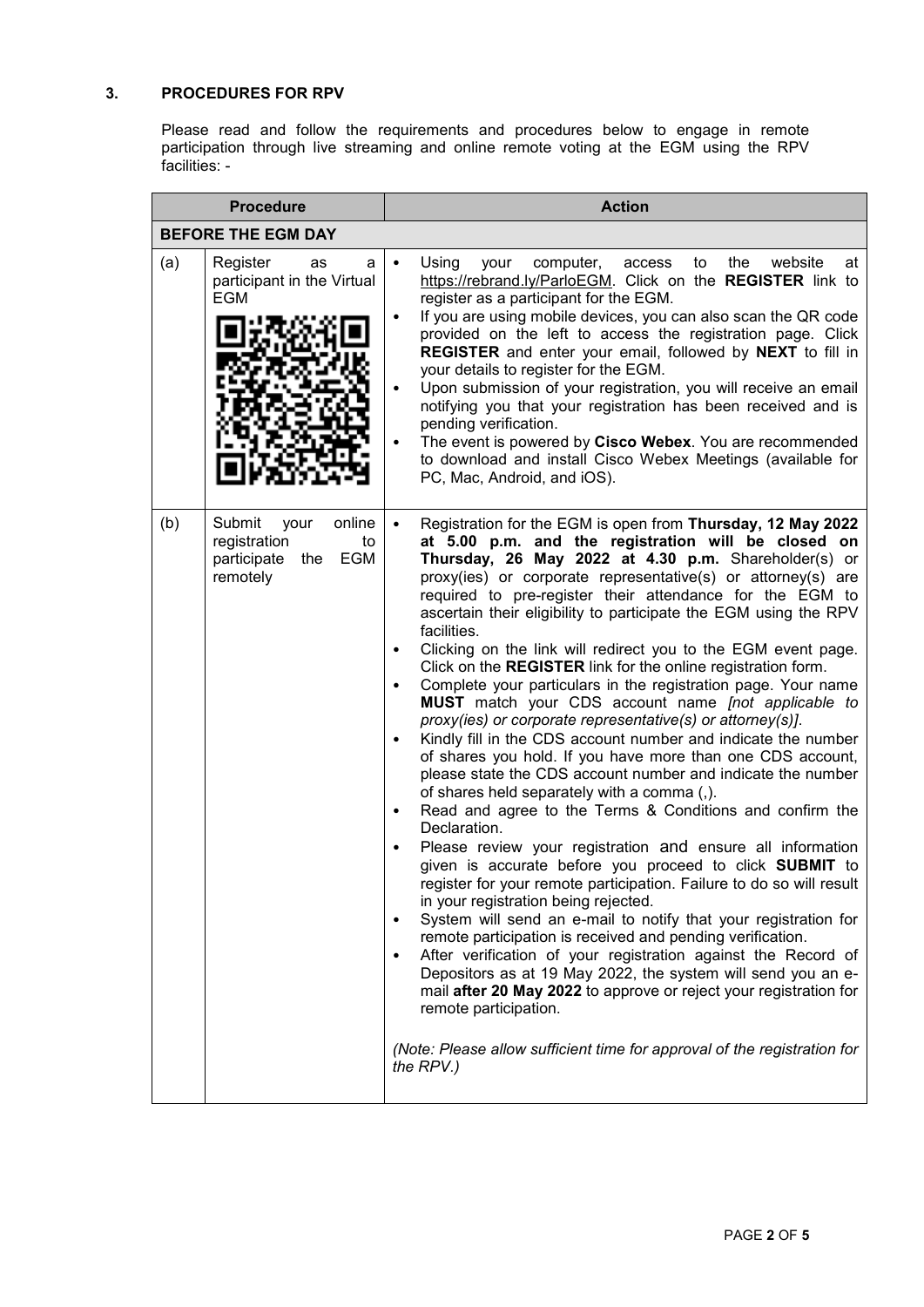| ON THE DAY OF THE EGM |                                          |                                                                                                                                                                                                                                                                                                                                                                                                                                                                                                                                                                                                                                                                                                                                           |  |  |  |
|-----------------------|------------------------------------------|-------------------------------------------------------------------------------------------------------------------------------------------------------------------------------------------------------------------------------------------------------------------------------------------------------------------------------------------------------------------------------------------------------------------------------------------------------------------------------------------------------------------------------------------------------------------------------------------------------------------------------------------------------------------------------------------------------------------------------------------|--|--|--|
| (a)                   | Participating the Virtual<br><b>EGM</b>  | Two reminder e-mails will be sent to your inbox. First reminder<br>$\bullet$<br>will be sent one day before the EGM day, while the second<br>reminder will be sent an hour before the commencement of the<br>EGM.<br>Click JOIN EVENT in the reminder email for remote<br>$\bullet$<br>participation at the EGM at any time from 3.30 p.m., i.e. an hour<br>before the commencement of the EGM on Friday, 27 May<br>2022 at 4.30 p.m.<br>Please ensure you have downloaded and installed Cisco<br>$\bullet$<br>WebEX Meetings application before attending the Virtual EGM.                                                                                                                                                               |  |  |  |
| (b)                   | Participate<br>through<br>Live Streaming | You will be given a short briefing on the RPV facilities.<br>$\bullet$<br>Your microphone will be muted throughout the whole session.<br>$\bullet$<br>If you have any question for the Chairman/ Board, you may use<br>$\bullet$<br>the Q&A PANEL to transmit your questions. The Chairman/<br>Board will endeavour to respond to relevant questions<br>submitted by remote participants during the EGM. If there is<br>time constraint, the responses will be e-mailed to you at the<br>earliest possible, after the meeting.<br>The meeting session will be recorded.<br>$\bullet$<br>Please note that the quality of the live streaming is dependent<br>on the bandwidth and stability of the internal connection at your<br>location. |  |  |  |
| (c)                   | <b>Online Remote Voting</b>              | The<br>Chairman of the<br>Meeting<br>will<br>the<br>$\bullet$<br>announce<br>commencement of the voting session and the end of the voting<br>session of the EGM.<br>The list of resolutions for voting will appear at the right-hand<br>$\bullet$<br>side of your computer screen. You are required to indicate your<br>votes for the resolutions that are tabled for voting within the<br>given time frame.<br>Confirm and click the SUBMIT button upon completion to<br>submit your votes.<br>The decision of votes cannot be changed once it is submitted.<br>$\bullet$                                                                                                                                                                |  |  |  |
| (d)                   | End of remote<br>participation           | Upon the announcement by the Chairman on the closure of the<br>$\bullet$<br>EGM, the live streaming will end.                                                                                                                                                                                                                                                                                                                                                                                                                                                                                                                                                                                                                             |  |  |  |

## **4. ENTITLEMENT TO PARTICIPATE AND APPOINTMENT OF PROXY**

Only members whose names appear on the Record of Depositors as at 19 May 2022 shall be eligible to participate in the EGM or appoint proxy(ies) or corporate representative(s) or eligible to participate in the EGM or appoint proxy(ies) or corporate representative(s) or attorney(s) and/or the Chairman of the Meeting to participate and vote on his/her behalf.

Proxy forms and/or documents relating to the appointment of proxy/ corporate representative/ attorney for the EGM, whether in hard copy or by electronic means shall be deposited or submitted in the following manner not later than **Wednesday, 25 May 2022** at **4.30 p.m.**: -

- (i) In hard copy form:  $\frac{1}{2}$  In the case of an approximation matrix  $\frac{1}{2}$  for proxy form, the proxy form, the proxy form must be proxy form must be proxy for must be proxy for must be proxy for must be proxy for must be proxy for must b
	- a) In the case of an appointment made in hard copy form, the proxy form must be In the case of an appointment made in hard copy form, the proxy form made be<br>deposited by hand or post at the Company's Share Registrar office at Level 5, aspecieda by hand of poor at the company's chare regional onles at Ecro, e, Darul Ehsan, Malaysia.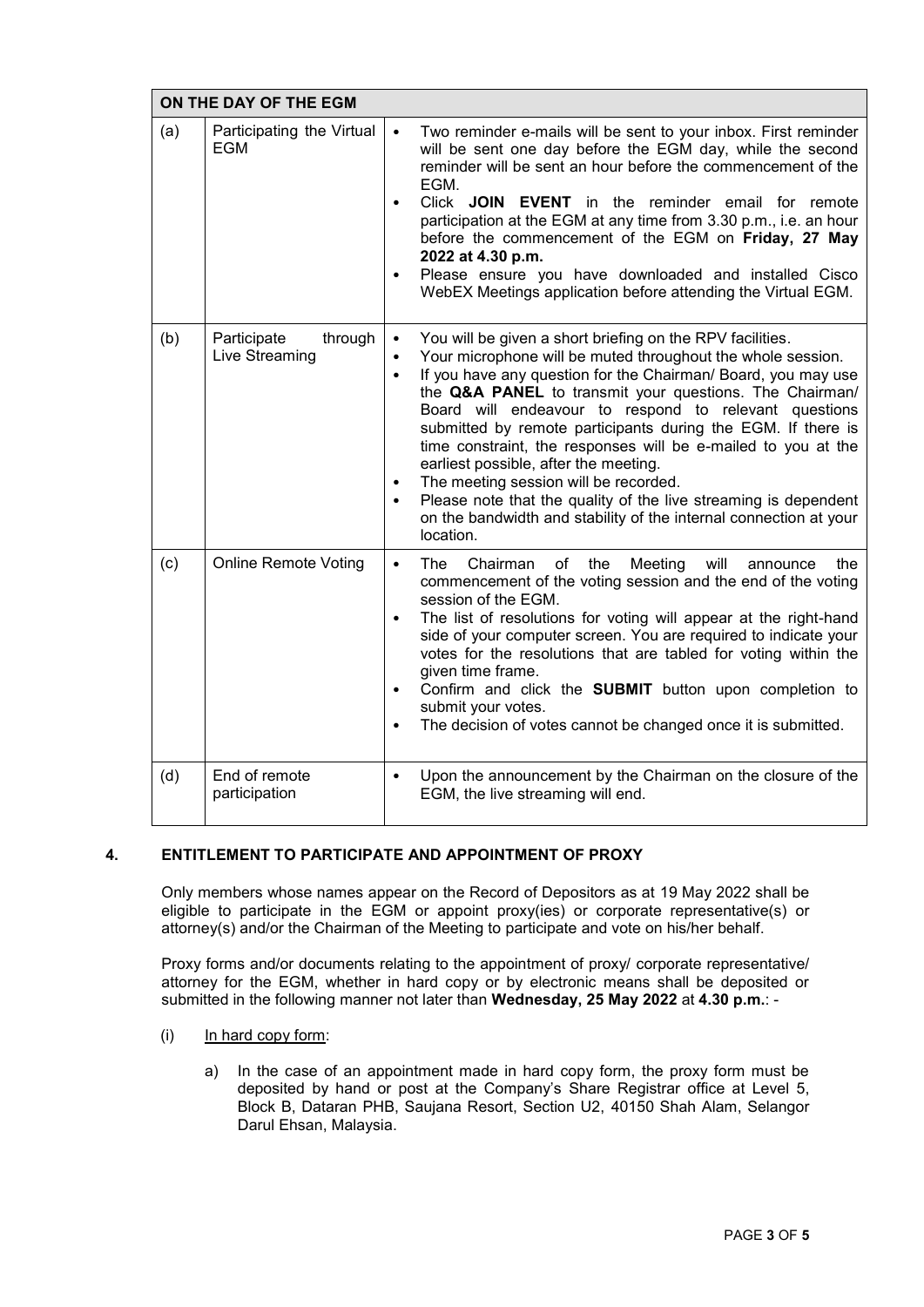#### (ii) By electronic means via email The proxy form can be electronically lodged with the Company's Share Registrar via

The proxy form can be electronically lodged with the Company's Share Registrar via email to admin@aldpro.com.my. The Company may request any member to deposit original executed proxy form to its Share Registrar's office for verification purpose.

All members are strongly encouraged to participate and vote remotely at the EGM using the RPV facilities. The procedures and requisite documents to be submitted by the respective members to facilitate remote participation and voting are summarised below: -

## **(I) For Individual Members**

If an individual member is unable to participate the EGM, he/she is encouraged to appoint proxy(ies) or the Chairman of the meeting as his/her proxy and indicate the voting instructions in the Proxy Form in accordance with the notes and instructions printed therein.

## **(II) For Corporate Members**

Corporate members through the appointment of Corporate Representative(s) or proxy(ies)] who wish to participate and vote remotely at the EGM must contact the Company's Share Registrar with the details set out below for assistance and is required to deposit the following documents to the Company's Share Registrar office no later than **Wednesday, 25 May 2022 at 4.30 p.m.**:

- (a) Certificate of appointment of its Corporate Representative or Proxy Form under the seal of the corporation; expression of the Copy of the Copy of the Copy of the Copy of the Copy of the Copy of the Copy of the Copy of the Copy of the Copy of the Copy of the Copy of the Copy of the Copy of the Copy of
- (b) Copy of the Corporate Representative's or proxy's MyKad (front and  $\mathsf{back})\mathsf{/Passport}$ ; and mobile phone number. Corporate phone number and mobile phone number. The phone number of  $\mathsf{C}$
- (c) Corporate Representative's or proxy's email address and mobile phone number. Upon receipt of such documents, the Company's Share Registrar will respond to your

Upon receipt of such documents, the Company's Share Registrar will respond to your remote participation request. If a corporate member  $\mathcal{C}$  approximative (s) or  $\mathcal{C}$  approximative (s) or  $\mathcal{C}$  or  $\mathcal{C}$  or  $\mathcal{C}$ 

If a corporate member [through the appointment of Corporate Representative(s) or proxy(ies)] is unable to participate the EGM, the corporate member is encouraged to appoint the Chairman of the Meeting as its proxy and indicate the voting instructions in the Proxy Form in accordance with the notes and instructions printed therein.

## **(III) For Institutional Members**

The beneficiaries of the shares under a Nominee Company's CDS account ("Institutional member(s)") who wish to participate and vote remotely at the EGM may request its Nominee Company to appoint him/her as a proxy to participate and vote remotely at the EGM. The Nominee Company must then contact the Company's Share Registrar with the details set out below for assistance and is required to deposit the following documents to the Company's Share Registrar office no later than **Wednesday, 25 May 2022 at 4.30 p.m.**:

- (a) Proxy Form under the seal of the Nominee Company;
- (b) Copy of the proxy's MyKad (front and back)/Passport; and
- (c) Proxy's email address and mobile phone number.

Upon receipt of such documents, the Company's Share Registrar will respond to your remote participation request.

If an institutional member is unable to participate the EGM, the institutional member is encouraged to appoint the Chairman of the Meeting as its proxy and indicate the voting instructions in the Proxy Form in accordance with the notes and instructions printed therein.